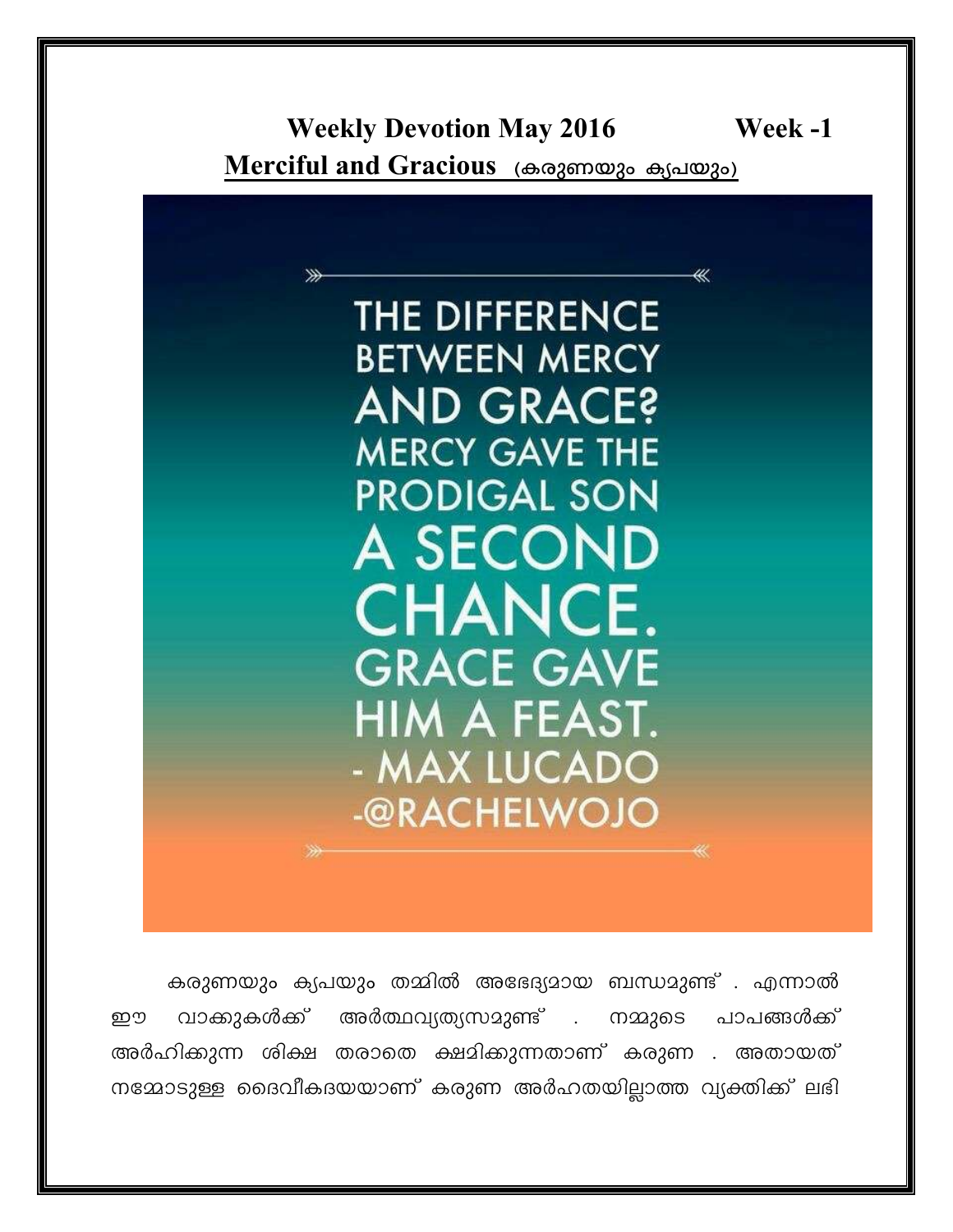ക്കുന്നതാണ് ക്യപ . സകല പാപവും പോക്കി നമ്മെ ശുദ്ധീകരിക്കുന്നവൻ നമ്മോട് കാട്ടിയ ദയയാമ് ക്യപ . ഈ ക്യപചൊരിയുവാൻ കർത്താവ് കാട്ടുന്ന മനസ്സാണ് കരുണ.

വിധ ഗുണങ്ങളാണ്. ദയയും മനസ്സലിവും ഉളള ഒരു വ്യക്തിയിൽ നിന്നേ കരുണ പ്രതീക്ഷിക്കാനാവുകയുളളു . യെരുശലേമിൽ നിന്ന് യെരിഹോ വിലേക്ക് ഒരു മനുഷ്യൻ യാത്ര പോകുബോൾ കളളമാരുടെ കയ്യിലകപ്പെട്ടു .ലൂക്കോ. 10.30-37 .അവർ അവന്റെ വസ്ത്രം അഴിച്ച് മുറിവേല്പിച്ച് അർദ്ധപ്രാണനായി വിട്ടേച്ചുപോയി . വിജനമായ ആ വഴിയിൽ കിടന്ന വനെ കണ്ടിട്ടും കാണാതെപോയ പുരോഹിതനെയും ലേവ്യനേയും ശ്രദ്ധിക്കുക . ഇവർക്ക് ദയയും , മറ്റുളളവരോട് മനസ്സലിവും ഇല്ലാത്തവരാ കയാൽ ആണ് ആ മനുഷ്യനോട് കരുണ തോന്നാതെ കടന്നുപോയത്. കരുണയില്ലാത്ത ഇവർ രണ്ടുപേരും സ്വാർത്ഥമതികളാണ് .എന്നാൽ ശമര്യ ക്കാരൻ മനസ്സലിഞ്ഞ് അടുത്ത് ചെന്ന് മുറിവുകൾ കെട്ടി സൗഖ്യമാക്കു വാൻ വഴിയമ്പലത്തിൽ ഏല്പിച്ചു . ഈ ശമര്യനിൽ ദയയും കരുണയും ഉള്ളതിനാലാണ് അപ്രകാരം പ്രവർത്തിഷാൻ കഴിഞ്ഞത്. കരുണ ഉള്ളി ടത്തേ ദൈവകൃപയുടെ വ്യാപാരം നടക്കുകയുള്ളു.

എന്നതിന്റെ കൃപയും യഹോവ കരുണയും ഉള്ളവൻ തെളിവാണ് തന്നോടൊഷം കാൽവറിയിൽ ക്രൂശിച്ച ദുഷ്പ്രവർത്തിക്കാ രിൽ ഒരുവൻ'യേശുവേ, നീ രാജത്വം പ്രാപിച്ചുവരുമ്പോൾ എന്നേയും ഓർത്തുകൊള്ളേണമേ' എന്ന യാചനയ്ക്ക് ഉടൻ മറുപടി നൽകിയത്. ' ഇന്ന് നീ എന്നോടുകൂടെ പറുദീസയിലിരിക്കും എന്ന മറുപടി അവന് ഉറഷ് നൽകുന്നതായിരുന്നു. യോഹ:(5:1-14) വരെയുള്ള വാക്യങ്ങളിൽ യേശു ബെഥെസ്ദാ ഒരു പാരമ്പര്യക്കാരനെ കാണുവാൻ എത്തിയതായി കാണാം. മുഷത്തിയെട്ട് വർഷമായിട്ടുള്ള ആ കിടപ്പിന് അർത്ഥമില്ലാതായത് ദൂതൻ കലക്കുന്ന വെള്ളത്തിൽ അവന് ഇറ ങ്ങുവാൻ കഴിയാത്തത് മൂലമാണ്. അവനെ അവിടെ എത്തിച്ച കരുണയി ല്ലാത്ത മനുഷ്യർ ഉപേക്ഷിച്ചിട്ട് പോയി. എന്നാൽ കരുണയുള്ളവൻ സൗഖ്യ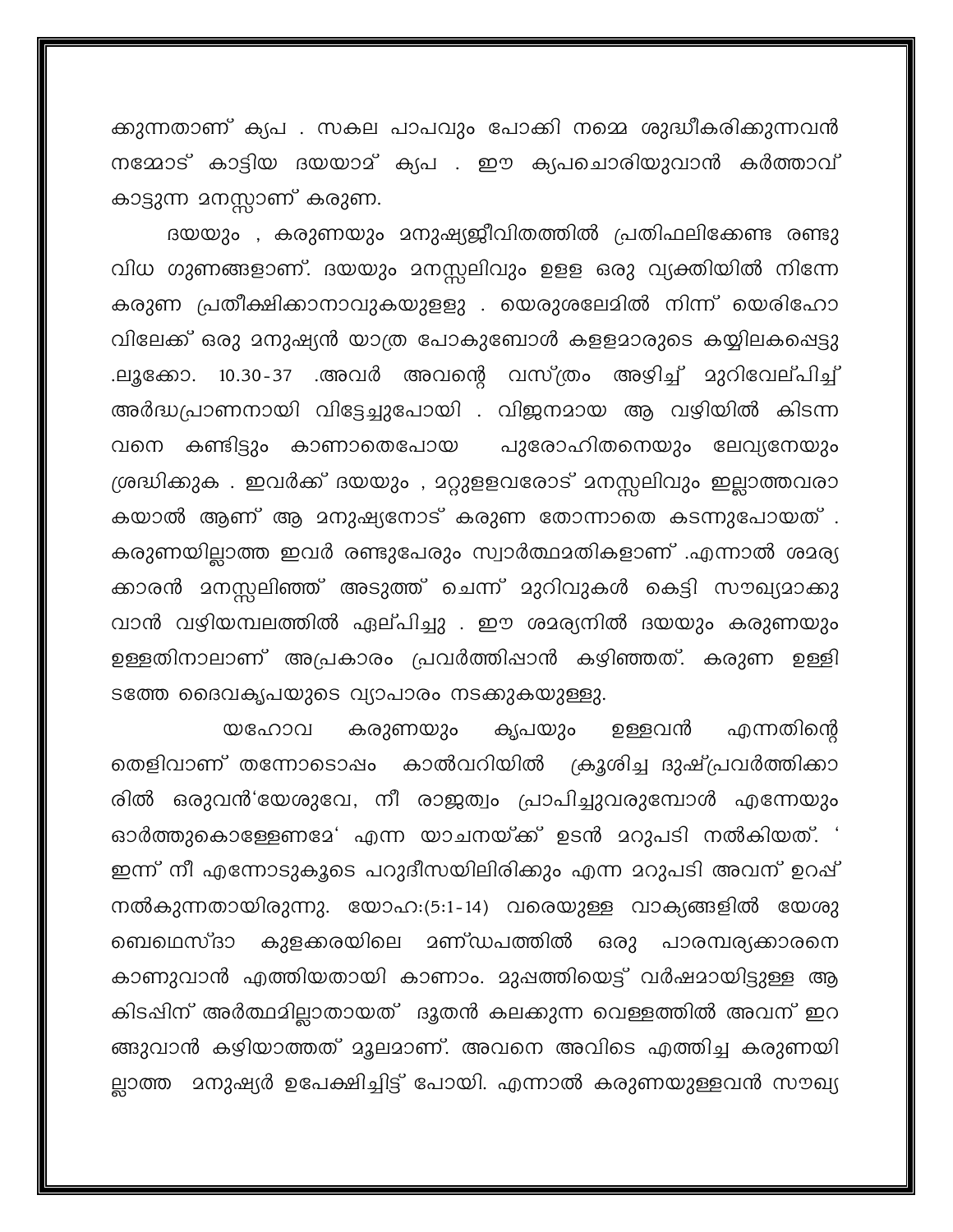മാകുവാൻ മനസ്സുണ്ടെങ്കിൽ മൂന്ന് കാര്യങ്ങൾ ചെയ്യുവാൻ ആവശ്യപ്പെട്ടു. (1) എഴുന്നേൽക്കണം (2) കിടക്ക എടുക്കണം (3) നടക്കണം. അനുസരിച്ച വന് കൃപ ലഭിക്കുകയും ചെയ്തു. കുറ്റബോധം മനസ്സിലുണ്ടെങ്കിൽ അത് നാഡീവ്യൂഹങ്ങളെയും അവയവങ്ങളെയും തളർത്തുമെന്നാണ് വൈദ്യശാ സ്ത്രത്തിന്റെ അഭിപ്രായം. ആരോഗ്യം പരിപാലിക്കണമെങ്കിൽ മനസ്സ് നന്നാക്കുക, സത്യം പറയുക എന്നാണ് അഷ്ടാംഗഹൃദയത്തിൽ (വൈദ്യ ശാസ്ത്രഗ്രസ്ഥം) പറയുന്നത്. 'എഴുന്നേറ്റ് കിടക്ക എടുത്ത് നടക്കുക ' എന്നത് അത്ഭുതം പ്രവർത്തിക്കുന്ന ശക്തിയുള്ള വാക്കുകളാണ്. എന്നാൽ ഫലപ്രാപ്തിക്ക് മനുഷ്യന്റെ പ്രയത്നവും ആവശ്യമാണ്.

മുഷത്തിയെട്ട് വർഷം തളർന്ന് കിടന്നപ്പോൾ സഹായിക്കാത്തവർ സൗഖ്യമാക്കിയവനെയും , സൗഖ്യം സ്വീകരിച്ചവനെയും വിമർശിക്കുവാൻ മറന്നില്ല. പ്രീയമുള്ളവരേ! ഇന്നും കരുണയില്ലാതെ വിമർശിക്കുന്നവരുണ്ട്. അവരുടെ വാക്കുകൾ ശ്രദ്ധിക്കാതെ യേശു പറയുന്നത് കേൾക്കുക. അധികം തിന്മയായത് ഭവിക്കാതിരിപ്പാൻ പാപം ചെയ്യാത്തവരായി വസി ഷാൻ ദൈവം കൃപ ചെയ്യട്ടെ.